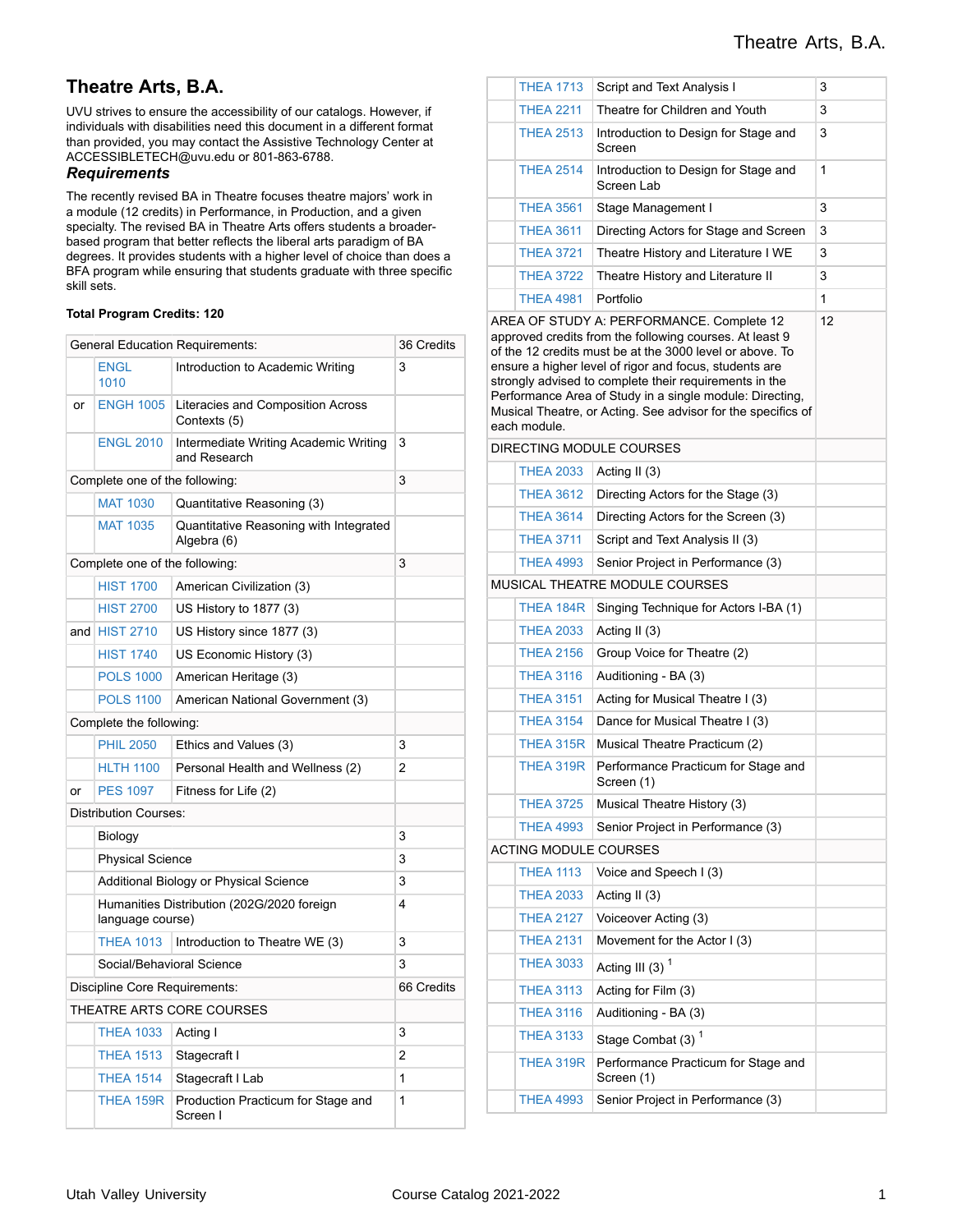# Theatre Arts, B.A.

| AREA OF STUDY B: PRODUCTION. Complete 12<br>approved credits from the following courses. At least 9               | 12                                                                                                               | THEATRE FOR CHILDREN AND YOUTH MODULE<br><b>COURSES</b> |                  |                                                          |                                                                                        |  |
|-------------------------------------------------------------------------------------------------------------------|------------------------------------------------------------------------------------------------------------------|---------------------------------------------------------|------------------|----------------------------------------------------------|----------------------------------------------------------------------------------------|--|
| of the 12 credits must be at the 3000 level or above. To                                                          |                                                                                                                  |                                                         | <b>THEA 2100</b> | Teaching Theatre For Children (3)                        |                                                                                        |  |
|                                                                                                                   | ensure a higher level of rigor and focus, students are<br>strongly advised to complete their requirements in the |                                                         |                  | THEA 222R                                                | Theatre for Young Audiences Tour (3)                                                   |  |
| Production Area of Study in a single module: Design or<br>Technical Production. See advisor for the specifics of  |                                                                                                                  |                                                         | THEA 272R        | BA Seminar (1)                                           |                                                                                        |  |
| each module.                                                                                                      |                                                                                                                  |                                                         |                  | <b>THEA 2741</b>                                         | Scriptwriting for Stage (3)                                                            |  |
|                                                                                                                   | <b>DESIGN MODULE COURSES</b>                                                                                     |                                                         |                  | <b>THEA 3211</b>                                         | Applied Theatre (3)                                                                    |  |
| <b>ART 1020</b>                                                                                                   | Basic Drawing for Non-Majors (3)                                                                                 |                                                         |                  | <b>THEA 3231</b>                                         | Creative Drama (3)                                                                     |  |
| <b>THEA 1223</b>                                                                                                  | Makeup I (3)                                                                                                     |                                                         |                  | <b>THEA 3241</b>                                         | Storytelling (3)                                                                       |  |
| <b>THEA 2531</b>                                                                                                  | Introduction to Lighting and Sound (3)                                                                           |                                                         |                  | <b>THEA 3251</b>                                         | Puppetry (3)                                                                           |  |
| <b>THEA 2541</b>                                                                                                  | Costume History (3)                                                                                              |                                                         |                  | <b>THEA 3731</b>                                         | Dramaturgy (3)                                                                         |  |
| <b>THEA 2574</b>                                                                                                  | Drafting for Theatre Design (3)                                                                                  |                                                         |                  | THEA 374R                                                | New Script Workshop (3)                                                                |  |
| <b>THEA 3223</b>                                                                                                  | Makeup II (3)                                                                                                    |                                                         |                  | <b>THEA 4994</b>                                         | Senior Project in Theatre (3)                                                          |  |
| <b>THEA 3514</b>                                                                                                  | Period Styles for Theatre Design (3) <sup>1</sup>                                                                |                                                         |                  |                                                          | SCRIPTWRITING MODULE COURSES                                                           |  |
| <b>THEA 3521</b>                                                                                                  | Sound Design I (3)                                                                                               |                                                         |                  | THEA 272R                                                | BA Seminar (1)                                                                         |  |
| <b>THEA 3531</b>                                                                                                  | Lighting Design I (3)                                                                                            |                                                         |                  | <b>THEA 2741</b>                                         | Scriptwriting for Stage (3)                                                            |  |
| <b>THEA 3534</b>                                                                                                  | Lighting Design II (3)                                                                                           |                                                         |                  | <b>THEA 2742</b>                                         | Scriptwriting for the Screen WE (3)                                                    |  |
| <b>THEA 3535</b>                                                                                                  | Lighting Design I Lab (1)                                                                                        |                                                         |                  | <b>THEA 3731</b>                                         | Dramaturgy (3)                                                                         |  |
| <b>THEA 3541</b>                                                                                                  | Costume Design I (3)                                                                                             |                                                         |                  | <b>THEA 3741</b>                                         | Script Writing II (3)                                                                  |  |
| <b>THEA 3543</b>                                                                                                  | Costume Design II (3)                                                                                            |                                                         |                  | THEA 374R                                                | New Script Workshop (3)                                                                |  |
| <b>THEA 3545</b>                                                                                                  | Costume Design I Lab (1)                                                                                         |                                                         |                  | <b>THEA 4741</b>                                         | Scriptwriting III (3)                                                                  |  |
| <b>THEA 3571</b>                                                                                                  | Scenic Design I (3)                                                                                              |                                                         |                  | THEA 474R                                                | New Play Practicum (1)                                                                 |  |
| <b>THEA 3572</b>                                                                                                  | Scenic Design II (3)                                                                                             |                                                         |                  | <b>THEA 4994</b>                                         | Senior Project in Theatre (3)                                                          |  |
| <b>THEA 3575</b>                                                                                                  | Scenic Design I Lab (1)                                                                                          |                                                         |                  |                                                          | DRAMATURGY MODULE COURSES                                                              |  |
| <b>THEA 4522</b>                                                                                                  | Sound Design II (3)                                                                                              |                                                         |                  | THEA 272R                                                | BA Seminar (1)                                                                         |  |
| THEA 457R                                                                                                         | Practical Design (1) <sup>1</sup>                                                                                |                                                         |                  | <b>THEA 2741</b>                                         | Scriptwriting for Stage (3)                                                            |  |
|                                                                                                                   | TECHNICAL PRODUCTION MODULE COURSES                                                                              |                                                         |                  | <b>THEA 3731</b>                                         | Dramaturgy (3)                                                                         |  |
| <b>DGM 2130</b>                                                                                                   | Digital Audio Essentials (3)                                                                                     |                                                         |                  | THEA 374R                                                | New Script Workshop (3)                                                                |  |
| <b>THEA 2203</b>                                                                                                  | Costume Construction I (3)                                                                                       |                                                         |                  | THEA 474R                                                | New Play Practicum (1)                                                                 |  |
| <b>THEA 2204</b>                                                                                                  | Costume Construction I Lab (1)                                                                                   |                                                         |                  | <b>THEA 4994</b>                                         | Senior Project in Theatre (3)                                                          |  |
| <b>THEA 2531</b>                                                                                                  | Introduction to Lighting and Sound (3)                                                                           |                                                         |                  |                                                          | FILM STUDIES MODULE COURSES                                                            |  |
| <b>THEA 2574</b>                                                                                                  | Drafting for Theatre Design (3)                                                                                  |                                                         |                  | <b>DGM 1520</b>                                          | Digital Cinema Production I (3)                                                        |  |
| <b>THEA 3511</b>                                                                                                  | Stagecraft II (3)                                                                                                |                                                         |                  | <b>DGM 302R</b>                                          | Digital Cinema Production Lecture Series-<br>CineSkype (1) (Maximum of 3credits toward |  |
| <b>THEA 3542</b>                                                                                                  | Costume Construction II (3)                                                                                      |                                                         |                  |                                                          | graduation)                                                                            |  |
| <b>THEA 3565</b>                                                                                                  | Technical Direction for the Stage (3)                                                                            |                                                         |                  | <b>DGM 3570</b>                                          | Storytelling for Digital Media II (3)                                                  |  |
| <b>THEA 3573</b>                                                                                                  | Scenic Painting (3)                                                                                              |                                                         |                  | <b>THEA 1023</b>                                         | Introduction to Film (3)                                                               |  |
| THEA 454R                                                                                                         | Special Topics in Costume                                                                                        |                                                         |                  | <b>THEA 2311</b>                                         | Film History I (3)                                                                     |  |
| <b>THEA 4561</b>                                                                                                  | Construction (1)<br>Stage Management II (3)                                                                      |                                                         |                  | <b>THEA 2312</b>                                         | Film History II (3)                                                                    |  |
|                                                                                                                   | Theatre Internship (1)                                                                                           |                                                         |                  | THEA 272R                                                | BA Seminar (1)                                                                         |  |
| THEA 481R<br>AREA OF STUDY C: SPECIALTY. Complete 12 approved                                                     |                                                                                                                  | 12                                                      |                  | <b>THEA 2742</b>                                         | Scriptwriting for the Screen WE (3)                                                    |  |
|                                                                                                                   | credits from the following courses. At least 9 of the 12                                                         |                                                         |                  | <b>THEA 3110</b>                                         | Non-Fiction Cinema History (3)                                                         |  |
| credits must be at the 3000 level or above. To ensure<br>a higher level of rigor and focus, students are strongly |                                                                                                                  |                                                         | <b>THEA 314G</b> | Global Cinema History (3)                                |                                                                                        |  |
| advised to complete their requirements in the Specialty                                                           |                                                                                                                  |                                                         | THEA 416R        | Special Topics in Film Studies (3)                       |                                                                                        |  |
| Area of Study in a single module: Theatre for Children<br>and Youth, Scriptwriting, Dramaturgy, Film Studies, or  |                                                                                                                  |                                                         | <b>THEA 4994</b> | Senior Project in Theatre (3)                            |                                                                                        |  |
| Theatre Administration. See advisor for the specifics of                                                          |                                                                                                                  | THEATRE ADMINISTRATION MODULE COURSES                   |                  |                                                          |                                                                                        |  |
| each module.                                                                                                      |                                                                                                                  |                                                         | <b>ACC 3000</b>  | Financial Managerial and Cost<br>Accounting Concepts (3) |                                                                                        |  |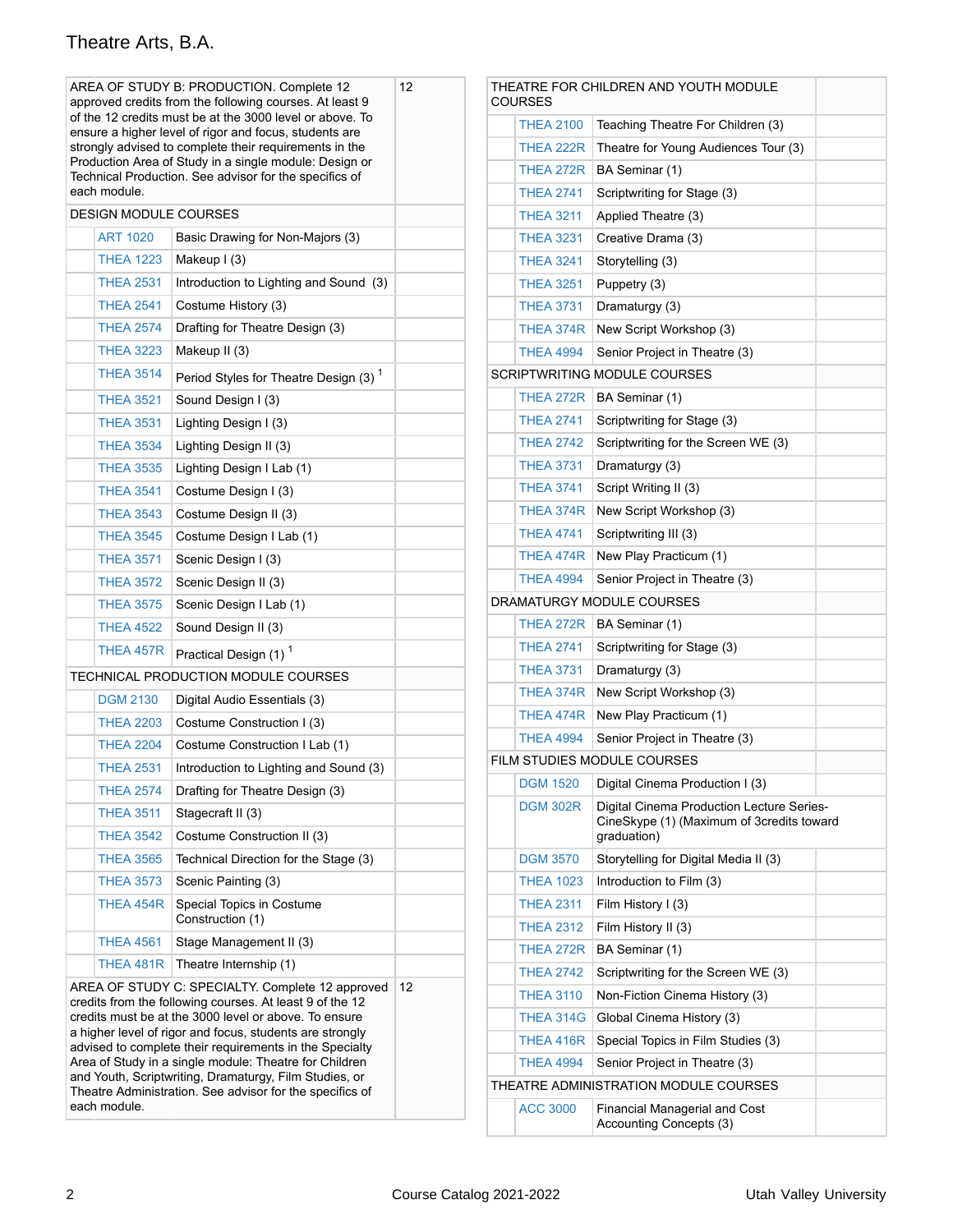|                        |                                                                                               | THEA 272R   BA Seminar (1)                        |            |
|------------------------|-----------------------------------------------------------------------------------------------|---------------------------------------------------|------------|
|                        | <b>THEA 3625</b>                                                                              | Development and Fundraising for the<br>Arts $(3)$ |            |
|                        | <b>THEA 4621</b>                                                                              | Theatre Administration I (3)                      |            |
|                        | <b>THEA 4622</b>                                                                              | Theatre Administration II (3)                     |            |
| Elective Requirements: |                                                                                               |                                                   | 18 Credits |
|                        | One Foreign Language (Foreign Language<br>202G/2020* course fulfills Humanities Distribution) | 12                                                |            |
|                        | Any courses 1000 or higher                                                                    | 6                                                 |            |

### **Graduation Requirements:**

- 1. Completion of a minimum of 120 semester credits, 40 of which must be upper division.
- 2. Overall grade point average of 2.5 (C+) or above.
- 3. Residency hours minimum of 30 credit hours through course attendance at UVU, with at least 10 hours in the last 45 hours.
- 4. Successful completion of at least one Global/Intercultural course.

#### Footnotes

 $^\text{1}$  Requires additional pre-requisite courses not already included in the degree, but they could fill elective credits.